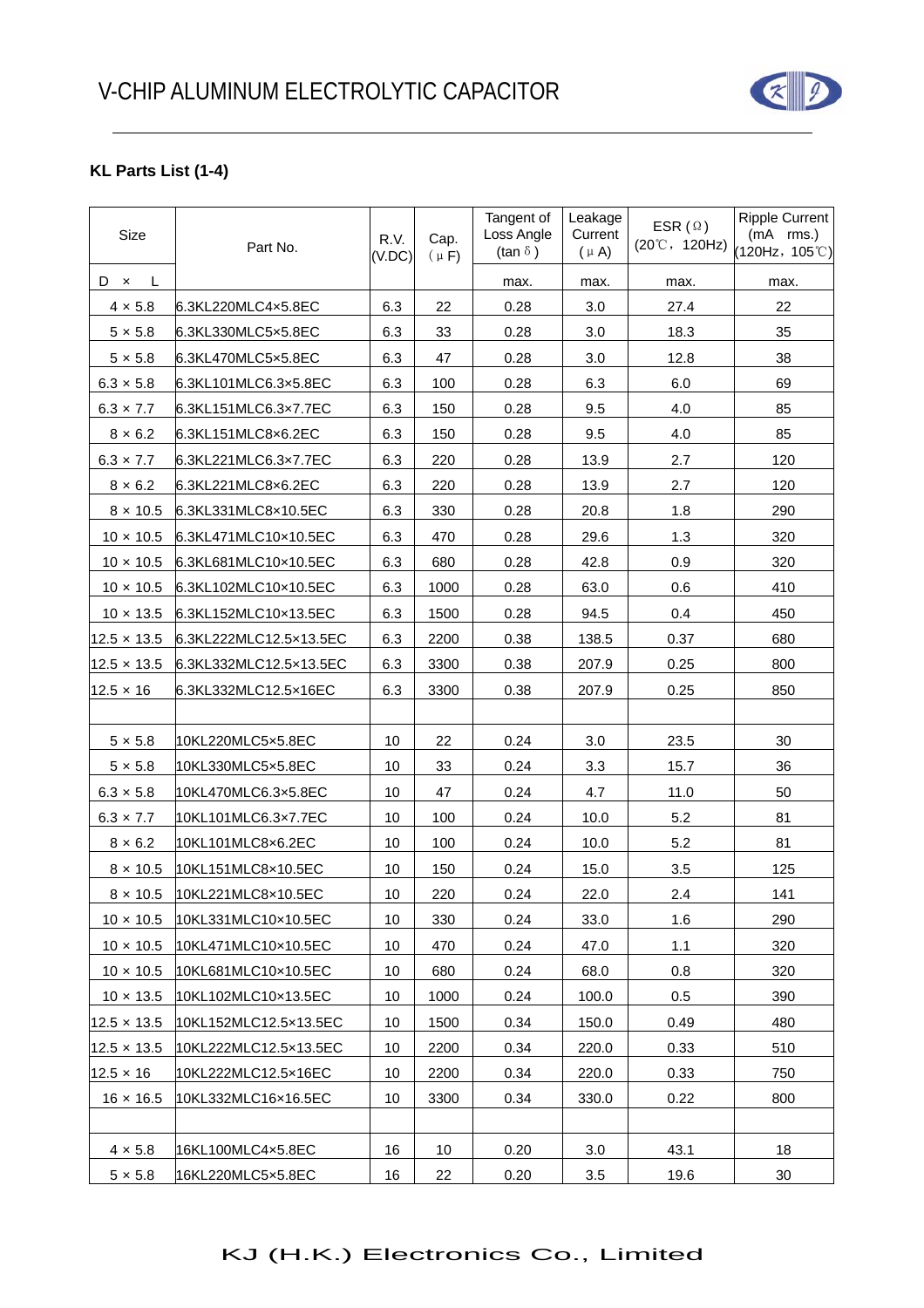

### **KL Parts List (2-4)**

| Size               | Part No.              | R.V.<br>(V.DC) | Cap.<br>$(\mu F)$ | Tangent of<br>Loss Angle<br>(tan $\delta$ ) | Leakage<br>Current<br>$(\mu A)$ | ESR $(\Omega)$<br>$(20^{\circ}\text{C}, 120\text{Hz})$ | <b>Ripple Current</b><br>$(mA$ rms.)<br>(120Hz, 105℃) |
|--------------------|-----------------------|----------------|-------------------|---------------------------------------------|---------------------------------|--------------------------------------------------------|-------------------------------------------------------|
| $D \times L$       |                       |                |                   | max.                                        | max.                            | max.                                                   | max.                                                  |
| $6.3 \times 5.8$   | 16KL330MLC6.3x5.8EC   | 16             | 33                | 0.20                                        | 5.3                             | 13.1                                                   | 48                                                    |
| $6.3 \times 5.8$   | 16KL470MLC6.3x5.8EC   | 16             | 47                | 0.20                                        | 7.5                             | 9.2                                                    | 50                                                    |
| $6.3 \times 7.7$   | 16KL101MLC6.3×7.7EC   | 16             | 100               | 0.20                                        | 16.0                            | 4.3                                                    | 81                                                    |
| $8 \times 6.2$     | 16KL101MLC8x6.2EC     | 16             | 100               | 0.20                                        | 16.0                            | 4.3                                                    | 81                                                    |
| $8 \times 10.5$    | 16KL151MLC8×10.5EC    | 16             | 150               | 0.20                                        | 24.0                            | 2.9                                                    | 125                                                   |
| $10 \times 10.5$   | 16KL221MLC10x10.5EC   | 16             | 220               | 0.20                                        | 35.2                            | 2.0                                                    | 216                                                   |
| $10 \times 10.5$   | 16KL331MLC10x10.5EC   | 16             | 330               | 0.20                                        | 52.8                            | 1.3                                                    | 290                                                   |
| $10 \times 10.5$   | 16KL471MLC10×10.5EC   | 16             | 470               | 0.20                                        | 75.2                            | 0.9                                                    | 320                                                   |
| $10 \times 13.5$   | 16KL681MLC10x13.5EC   | 16             | 680               | 0.20                                        | 108.8                           | 0.6                                                    | 420                                                   |
| $12.5 \times 13.5$ | 16KL102MLC12.5x13.5EC | 16             | 1000              | 0.30                                        | 160.0                           | 0.65                                                   | 550                                                   |
| $12.5 \times 13.5$ | 16KL152MLC12.5x13.5EC | 16             | 1500              | 0.30                                        | 240.0                           | 0.43                                                   | 650                                                   |
| $16 \times 16.5$   | 16KL222MLC16x16.5EC   | 16             | 2200              | 0.30                                        | 352.0                           | 0.29                                                   | 800                                                   |
|                    |                       |                |                   |                                             |                                 |                                                        |                                                       |
| $5 \times 5.8$     | 25KL100MLC5x5.8EC     | 25             | 10                | 0.16                                        | 3.0                             | 34.5                                                   | 27                                                    |
| $6.3 \times 5.8$   | 25KL220MLC6.3x5.8EC   | 25             | 22                | 0.16                                        | 5.5                             | 15.7                                                   | 44                                                    |
| $6.3 \times 5.8$   | 25KL330MLC6.3x5.8EC   | 25             | 33                | 0.16                                        | 8.3                             | 10.5                                                   | 50                                                    |
| $6.3 \times 7.7$   | 25KL470MLC6.3x7.7EC   | 25             | 47                | 0.16                                        | 11.8                            | 7.3                                                    | 63                                                    |
| $8 \times 6.2$     | 25KL470MLC8x6.2EC     | 25             | 47                | 0.16                                        | 11.8                            | 7.3                                                    | 63                                                    |
| $8 \times 10.5$    | 25KL101MLC8x10.57EC   | 25             | 100               | 0.16                                        | 25.0                            | 3.5                                                    | 116                                                   |
| $10 \times 10.5$   | 25KL151MLC10x10.5EC   | 25             | 150               | 0.16                                        | 37.5                            | 2.3                                                    | 320                                                   |
| $10 \times 10.5$   | 25KL221MLC10×10.5EC   | 25             | 220               | 0.16                                        | 55.0                            | 1.6                                                    | 320                                                   |
| $10 \times 10.5$   | 25KL331MLC10x10.5EC   | 25             | 330               | 0.16                                        | 82.5                            | 1.0                                                    | 320                                                   |
| $10 \times 13.5$   | 25KL471MLC10x13.5EC   | 25             | 470               | 0.16                                        | 117.5                           | 0.7                                                    | 350                                                   |
| $12.5 \times 13.5$ | 25KL471MLC12.5x10.5EC | 25             | 470               | 0.26                                        | 117.5                           | 1.2                                                    | 400                                                   |
| $12.5 \times 13.5$ | 25KL681MLC12.5x13.5EC | 25             | 680               | 0.26                                        | 170.0                           | 0.82                                                   | 415                                                   |
| $12.5 \times 13.5$ | 25KL102MLC12.5x13.5EC | 25             | 1000              | 0.26                                        | 250.0                           | 0.56                                                   | 460                                                   |
| $12.5 \times 16$   | 25KL152MLC12.5x16EC   | 25             | 1500              | 0.26                                        | 375.0                           | 0.37                                                   | 700                                                   |
|                    |                       |                |                   |                                             |                                 |                                                        |                                                       |
| $4 \times 5.8$     | 35KL4R7MLC4x5.8EC     | 35             | 4.7               | 0.13                                        | 3.0                             | 59.64                                                  | 16                                                    |
| $5 \times 5.8$     | 35KL100MLC5x5.8EC     | 35             | 10                | 0.13                                        | 3.5                             | 28.03                                                  | 27                                                    |
| $6.3 \times 5.8$   | 35KL220MLC6.3x5.8EC   | 35             | 22                | 0.13                                        | 7.7                             | 12.7                                                   | 44                                                    |
| $6.3 \times 7.7$   | 35KL330MLC6.3x7.7EC   | 35             | 33                | 0.13                                        | 11.6                            | 8.5                                                    | 57                                                    |
| $8 \times 6.2$     | 35KL330MLC8x6.2EC     | 35             | 33                | 0.13                                        | 11.6                            | 8.5                                                    | 57                                                    |
| $8 \times 10.5$    | 35KL470MLC8×10.5EC    | 35             | 47                | 0.13                                        | 16.5                            | 6.0                                                    | 92                                                    |
| $10 \times 10.5$   | 35KL101MLC10x10.5EC   | 35             | 100               | 0.13                                        | 35.0                            | 2.8                                                    | 151                                                   |
| $10 \times 10.5$   | 35KL151MLC10×10.5EC   | 35             | 150               | 0.13                                        | 52.5                            | 1.9                                                    | 290                                                   |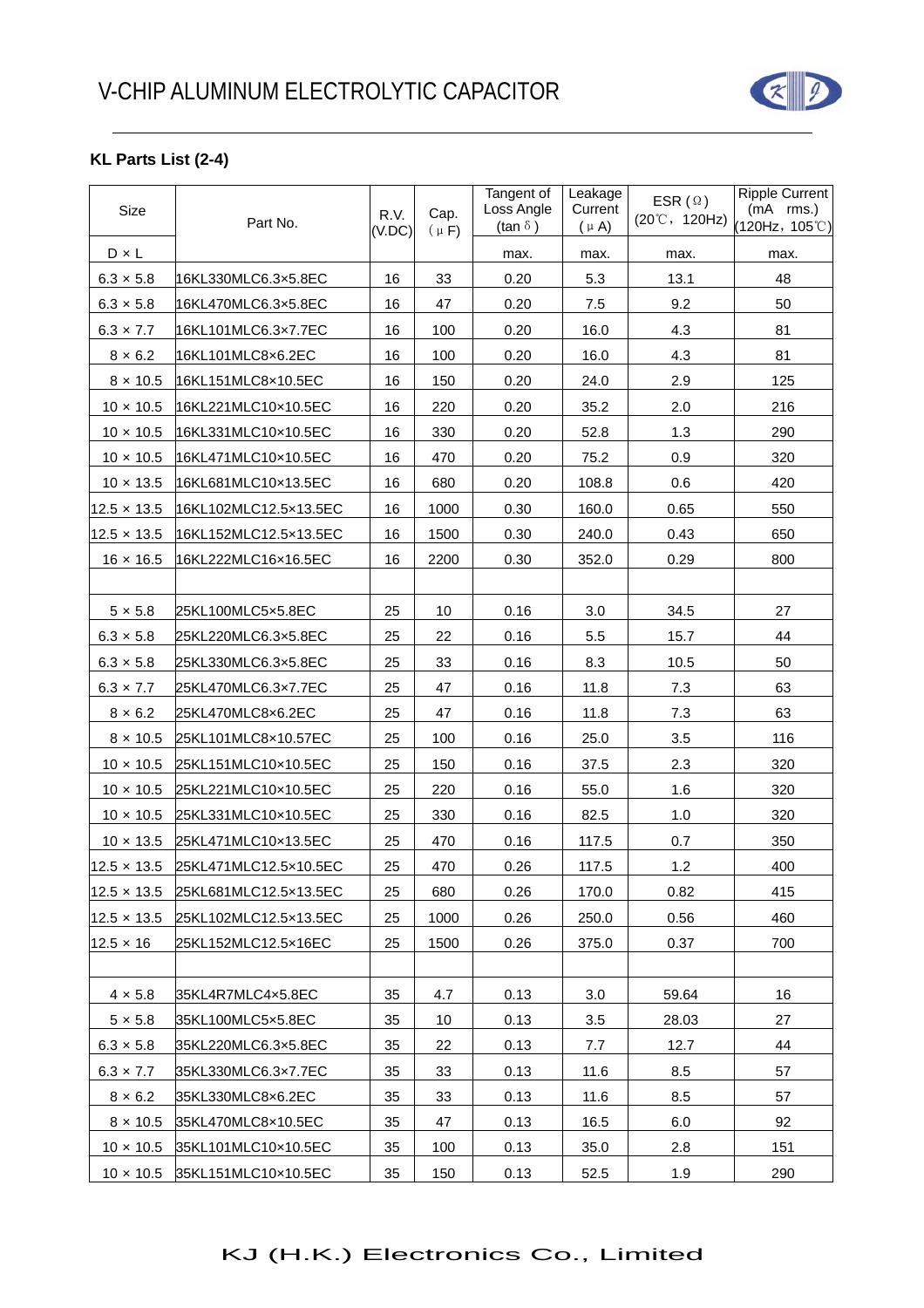

### **KL Parts List (3-4)**

| Size                     | Part No.              | R.V.<br>(V.DC) | Cap.<br>$(\mu F)$ | Tangent of<br>Loss Angle<br>(tan $\delta$ ) | Leakage<br>Current<br>$(\mu A)$ | ESR $(\Omega)$ | Ripple Current<br>$(mA$ rms.)<br>$(20^{\circ}\text{C}, 120\text{Hz})\big _{(120\text{Hz}, 105^{\circ}\text{C})}\big $ |
|--------------------------|-----------------------|----------------|-------------------|---------------------------------------------|---------------------------------|----------------|-----------------------------------------------------------------------------------------------------------------------|
| - L<br>D<br>$\mathsf{x}$ |                       |                |                   | max.                                        | max.                            | max.           | max.                                                                                                                  |
| $10 \times 10.5$         | 35KL221MLC10x10.5EC   | 35             | 220               | 0.13                                        | 77.0                            | 1.3            | 375                                                                                                                   |
| $10 \times 13.5$         | 35KL331MLC10x13.5EC   | 35             | 330               | 0.13                                        | 115.5                           | 0.8            | 375                                                                                                                   |
| $12.5 \times 13.5$       | 35KL331MLC12.5x13.5EC | 35             | 330               | 0.22                                        | 115.5                           | 1.44           | 380                                                                                                                   |
| $12.5 \times 13.5$       | 35KL471MLC12.5x13.5EC | 35             | 470               | 0.22                                        | 164.5                           | 1.01           | 520                                                                                                                   |
| $12.5 \times 13.5$       | 35KL681MLC12.5x13.5EC | 35             | 680               | 0.22                                        | 238.0                           | 0.70           | 550                                                                                                                   |
| $12.5 \times 16$         | 35KL102MLC12.5x16EC   | 35             | 1000              | 0.22                                        | 350.0                           | 0.47           | 600                                                                                                                   |
| $16 \times 16.5$         | 35KL102MLC16x16.5EC   | 35             | 1000              | 0.22                                        | 350.0                           | 0.47           | 750                                                                                                                   |
|                          |                       |                |                   |                                             |                                 |                |                                                                                                                       |
| $4 \times 5.8$           | 50KL0R1MLC4x5.8EC     | 50             | 0.1               | 0.12                                        | 3.0                             | 2587.6         | $\mathbf{1}$                                                                                                          |
| $4 \times 5.8$           | 50KLR22MLC4×5.8EC     | 50             | 0.22              | 0.12                                        | 3.0                             | 1176.2         | 2.6                                                                                                                   |
| $4 \times 5.8$           | 50KLR33MLC4x5.8EC     | 50             | 0.33              | 0.12                                        | 3.0                             | 784.1          | 3.2                                                                                                                   |
| $4 \times 5.8$           | 50KLR47MLC4x5.8EC     | 50             | 0.47              | 0.12                                        | 3.0                             | 550.5          | $\sqrt{5}$                                                                                                            |
| $4 \times 5.8$           | 50KL010MLC4×5.8EC     | 50             | 1                 | 0.12                                        | 3.0                             | 258.8          | $\bf 8$                                                                                                               |
| $4 \times 5.8$           | 50KL2R2MLC4x5.8EC     | 50             | 2.2               | 0.12                                        | 3.0                             | 117.6          | 12                                                                                                                    |
| $4 \times 5.8$           | 50KL3R3MLC4x5.8EC     | 50             | 3.3               | 0.12                                        | 3.0                             | 78.4           | 17                                                                                                                    |
| $5 \times 5.8$           | 50KL4R7MLC5x5.8EC     | 50             | 4.7               | 0.12                                        | 3.0                             | 55.1           | 22                                                                                                                    |
| $6.3 \times 5.8$         | 50KL100MLC6.3x5.8EC   | 50             | 10                | 0.12                                        | $5.0\,$                         | 25.9           | 32                                                                                                                    |
| $6.3 \times 7.7$         | 50KL220MLC6.3x7.7EC   | 50             | 22                | 0.12                                        | 11.0                            | 11.8           | 58                                                                                                                    |
| $8 \times 6.2$           | 50KL220MLC8x6.2EC     | 50             | 22                | 0.12                                        | 11.0                            | 11.8           | 58                                                                                                                    |
| $8 \times 10.5$          | 50KL330MLC8×10.5EC    | 50             | 33                | 0.12                                        | 16.5                            | 7.8            | 140                                                                                                                   |
| $10 \times 10.5$         | 50KL470MLC10×10.5EC   | 50             | 47                | 0.12                                        | 23.5                            | 5.5            | 310                                                                                                                   |
| $10 \times 10.5$         | 50KL101MLC10x10.5EC   | 50             | 100               | 0.12                                        | 50.0                            | 2.6            | 310                                                                                                                   |
| $10 \times 10.5$         | 50KL151MLC10x10.5EC   | 50             | 150               | 0.12                                        | 75.0                            | 1.7            | 310                                                                                                                   |
| $10 \times 13.5$         | 50KL221MLC10×13.5EC   | 50             | 220               | 0.12                                        | 110.0                           | 1.18           | 320                                                                                                                   |
| $12.5 \times 13.5$       | 50KL221MLC12.5x13.5EC | 50             | 220               | 0.18                                        | 110.0                           | 1.76           | 340                                                                                                                   |
| $12.5 \times 13.5$       | 50KL331MLC12.5x13.5EC | 50             | 330               | 0.18                                        | 165.0                           | 1.18           | 500                                                                                                                   |
| $12.5 \times 16$         | 50KL331MLC12.5x16EC   | 50             | 330               | 0.18                                        | 165.0                           | 1.18           | 600                                                                                                                   |
| $16 \times 16.5$         | 50KL471MLC16×16.5EC   | 50             | 470               | 0.18                                        | 235.0                           | 0.83           | 700                                                                                                                   |
|                          |                       |                |                   |                                             |                                 |                |                                                                                                                       |
| $6.3 \times 7.7$         | 63KL100MLC6.3x7.7EC   | 63             | 10                | 0.12                                        | 6.3                             | 25.9           | 45                                                                                                                    |
| $8 \times 6.2$           | 63KL100MLC8x6.2EC     | 63             | 10                | 0.12                                        | 6.3                             | 25.9           | 45                                                                                                                    |
| $8 \times 10.5$          | 63KL220MLC8×10.5EC    | 63             | 22                | 0.12                                        | 13.9                            | 11.8           | 65                                                                                                                    |
| $10 \times 10.5$         | 63KL330MLC10x10.5EC   | 63             | 33                | 0.12                                        | 20.8                            | 7.8            | 80                                                                                                                    |
| $10 \times 10.5$         | 63KL470MLC10×10.5EC   | 63             | 47                | 0.12                                        | 29.6                            | $5.5\,$        | 90                                                                                                                    |
| $10 \times 13.5$         | 63KL101MLC10×13.5EC   | 63             | 100               | 0.12                                        | 63.0                            | 2.6            | 150                                                                                                                   |
| $12.5 \times 13.5$       | 63KL221MLC12.5x13.5EC | 63             | 220               | 0.18                                        | 138.6                           | 1.8            | 470                                                                                                                   |

# KJ (H.K.) Electronics Co., Limited